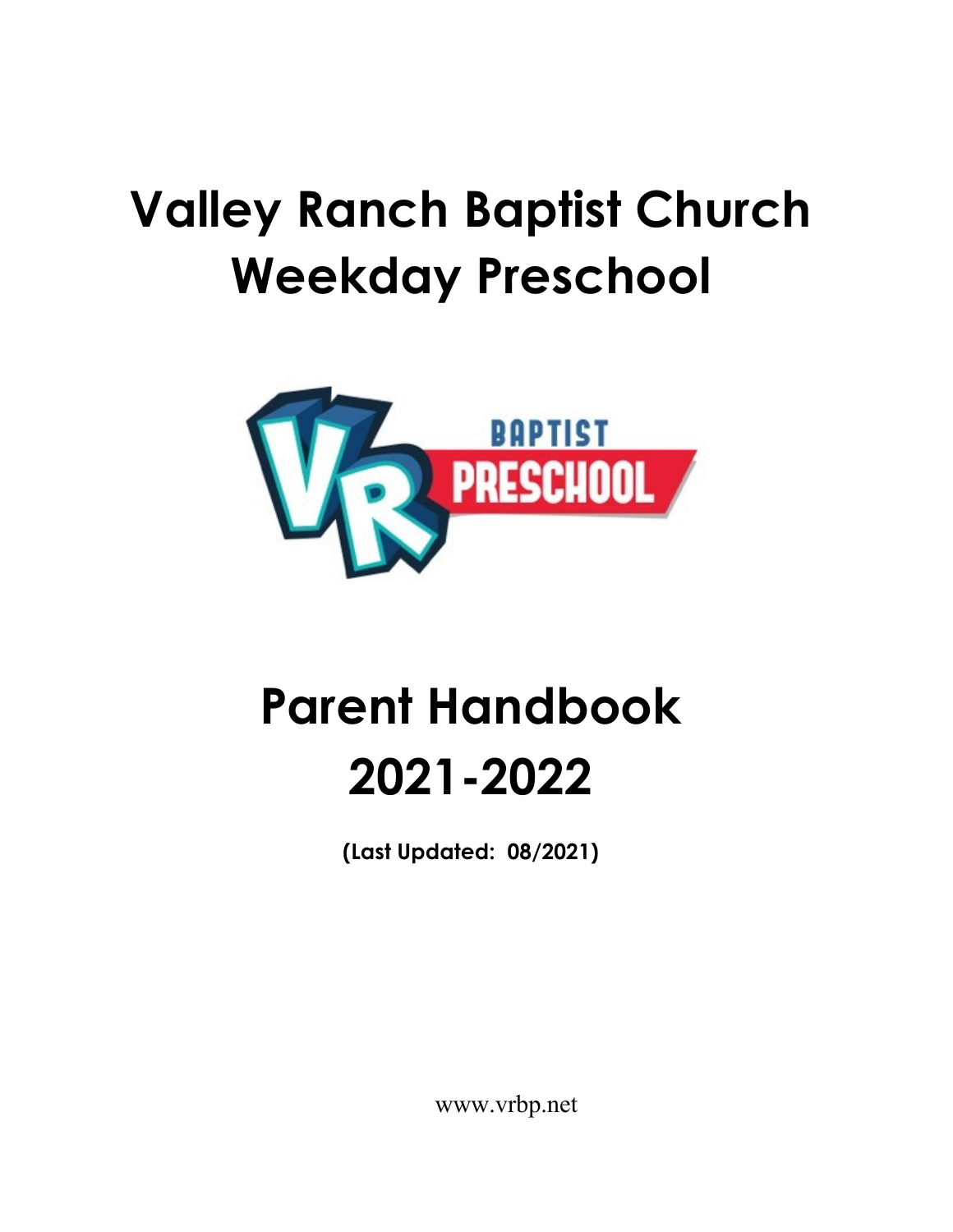# **Table of Contents**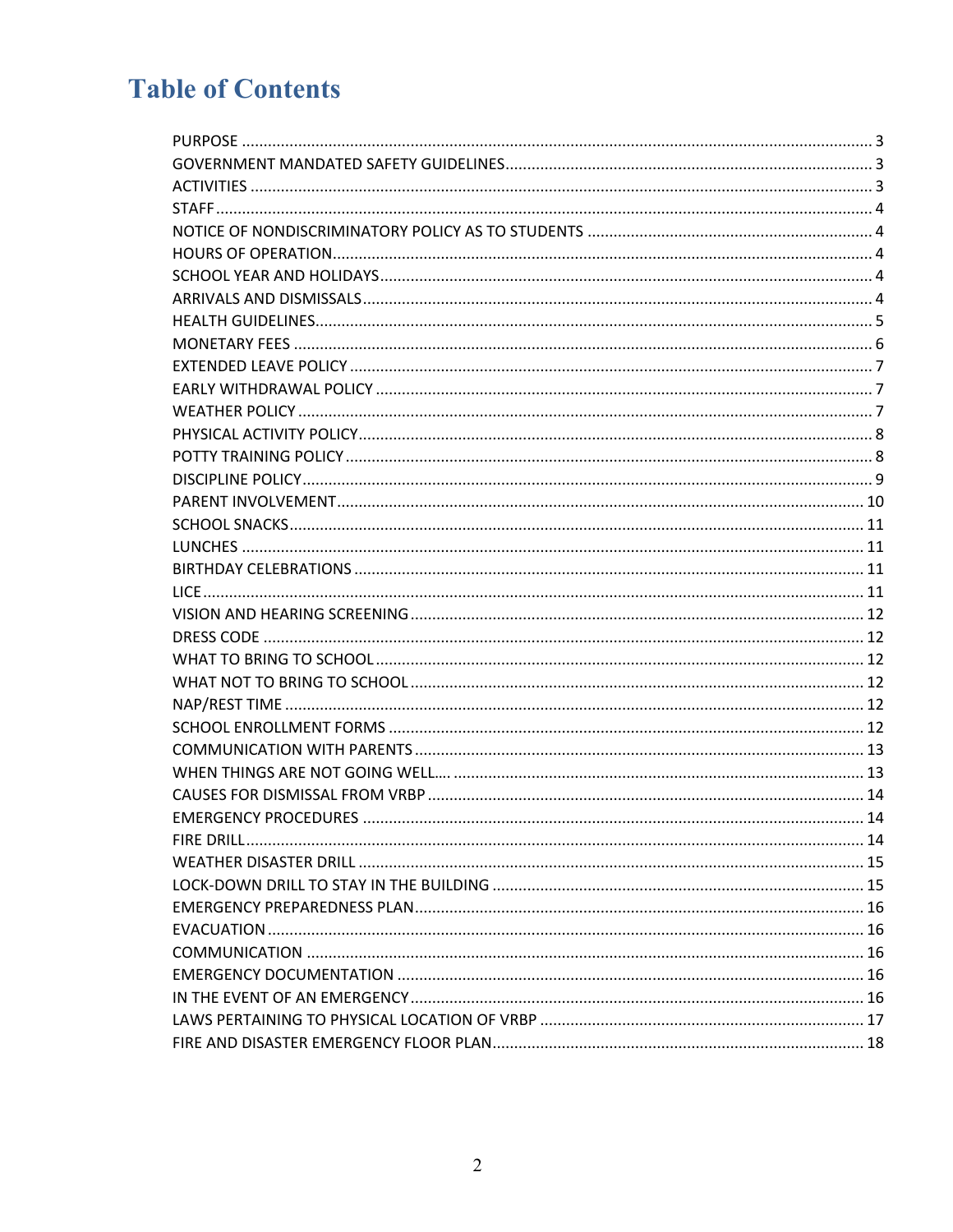# **VALLEY RANCH BAPTIST PRESCHOOL**

#### **PURPOSE**

The weekday program at Valley Ranch Baptist Preschool (hereafter referred to as VRBP) is a planned ministry of Valley Ranch Baptist Church. We offer a Christian environment equipped to stimulate early life-hood growth and development. To foster a positive self-image, activities are planned to encourage each child's acceptance of his/her own talents and abilities and the talents and abilities of others.

Experiences are lovingly prepared by qualified teachers to help foster the emotional, mental, physical, social and spiritual growth of the children with a curriculum based upon biblical principles.

VRBP provides an enriched, creative environment that is sensitive, understanding and supportive of the ever-changing roles of the family in the church and community. The programs are open to all children, regardless of race, nationality, or creed. VRBP is a nonprofit, nonsectarian and nonpolitical organization.

#### **GOVERNMENT MANDATED SAFETY GUIDELINES**

The policies and procedures outlined in this handbook will be in effect unless new mandates are imposed by the CDC and/or the State of Texas regarding global, national, or local health and safety concerns. Any mandated changes will be communicated to parents regarding:

- Arrival and Dismissal Procedures
- Health Guidelines
- Extended Leave Policy

For the safety of enrolled students and staff, any families traveling outside of the US would be subject to quarantine recommendations prior to returning to preschool at VRBP.

## **ACTIVITIES**

Teachers will provide activities to meet the following goals:

- to encourage each child's expression of his/her feelings and needs in constructive ways
- to strengthen their awareness of their individuality, independence, and self-confidence
- to encourage each child to learn appropriate times of cooperation with other boys and girls and the teacher while maintaining their sense of independence
- to engage in large muscle movement and practice new skills and to provide opportunities to explore small muscle skills as outlined in the Physical Activity Policy section of this document
- to build healthy bones and muscles, improve muscular strength and endurance, reduce the risk for developing chronic disease risk factors, improve self-esteem, and reduce stress and anxiety. Beyond these known health effects, physical activity may also have beneficial influences on academic performance. In addition, cognitive skills and motor skills appear to develop through a dynamic interaction. Research has shown that physical movement can affect the brain's physiology.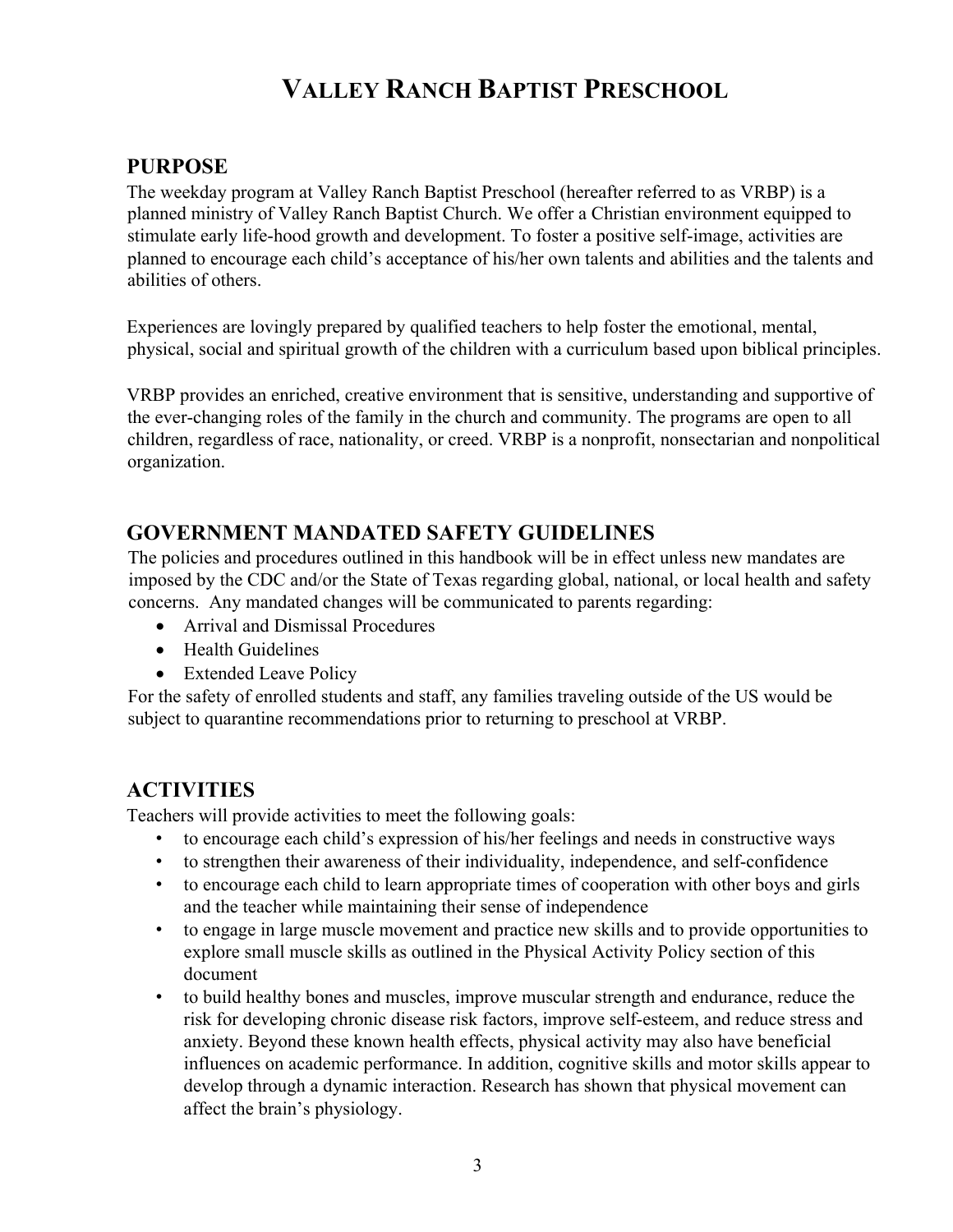- to explore various play and structured learning activities such as blocks, art, music, movement, and games; to sharpen observation, follow directions and enhance communication skills while keeping the fun in learning
- to provide parental involvement as an integral part of the educational program for young children
- to provide each child the opportunity to grow in awareness of the love of God and our natural world

### **STAFF**

The staff of VRBP is experienced in working with young children. All participate in a continuous program of in-service education and studies for professional advancement to remain alert to the everchanging needs of today's families and to the findings of current research. This training includes abuse and neglect recognition and reporting in addition to CPR and First Aid.

## **NOTICE OF NONDISCRIMINATORY POLICY AS TO STUDENTS**

Valley Ranch Baptist Preschool admits students of any race, color, national and ethnic origin to all the rights, privileges, programs, and activities generally accorded or made available to students at the school. It does not discriminate on the basis of race, color, national and ethnic origin in administration of its educational policies, admissions policies and other school-administered programs.

#### **HOURS OF OPERATION**

The preschool hours are Monday through Thursday from 9:00 am until 2:00 pm. The Director (Sarah Waters) or Assistant Director (Anna Hazelrigg) are available September through May from 8:30 am until 4:00 pm. During the months of June through August, please email Sarah at *swaters@vrbc.net* or Anna at *ahazelrigg@vrbc.net* or leave a voicemail message by calling 972-304- 8444 for an appointment.

#### **SCHOOL YEAR AND HOLIDAYS**

VRBP will begin on September 7, 2021 and will end on May 12, 2022. Holidays will coordinate as much as possible with Coppell ISD. For your convenience, the teacher will send a calendar of events at VRBP home each month. VRBP and Coppell ISD school calendars are available on our website.

#### **ARRIVALS AND DISMISSALS**

The preschool will open at 8:55 am and preschool begins promptly by 9:00 am. Parents will be required to drop-off their child at their respective classroom. Parking is designated in the north parking lot located on the Beltline side of the building.

#### **Arrival Procedure:**

Parents will be required to sign-in their child each day on the roster located outside the classroom. Parents should sign their first name and time of arrival. If an adult (other than the parent) is picking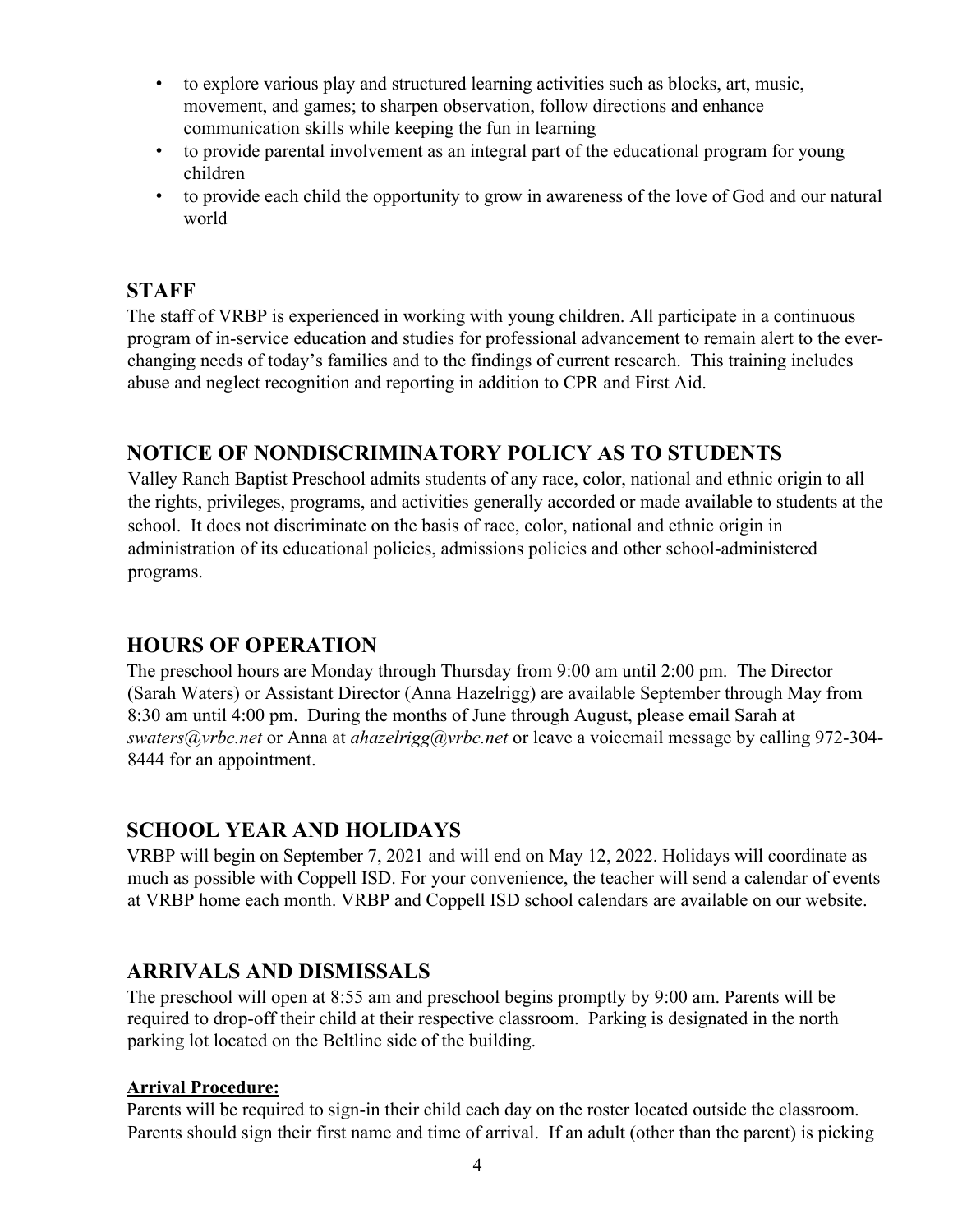the child up that day, the parent must note the name of that person on the sign-in sheet. This person must be authorized for pick-up privileges with the preschool office.

It is the policy of VRBP that an adult will escort each child to and from the classroom. Please do not allow older siblings to drop off or pick up your child.

#### **Dismissal Procedure:**

Parents will pick up their child at the classroom. Parents will sign-out their child on the same roster used for sign-in. A child will not be released to a person other than the parent without previous authorization. If the person who is picking up your child has not been authorized on your child's registration form, please send written authorization to the Director. **NOTIFY THE PERSON PICKING UP YOUR CHILD TO BE PREPARED TO SHOW THEIR DRIVER'S LICENSE. THIS IS A REQUIREMENT FOR THE SAFTEY OF THE CHILD.** 

Preschool ends at 2:00 pm. If you know that you are going to be late, please notify the preschool immediately so that we can reassure your child. The phone numbers are:

| VRBP Preschool Office | 972-304-8444 or |
|-----------------------|-----------------|
| VRBC Church Office    | 972-304-8722    |

If you are more than 10 minutes late, your child will be waiting for you in the Director's office. **A late charge of \$10 for every 10 minutes will be enforced.**

#### **Emergency Contacts**:

- If no parent arrives for pick-up and cannot be reached, the emergency contact person designated during registration will be contacted to pick up the child.
- If an emergency contact person has not been identified or cannot be reached, the administration will contact the local police for assistance.

#### **New Safety Plan:**

- Glass doors going to the playground should stay closed at all times. Glass doors going to the playground have been labeled with signs stating, "Keep Doors Closed".
- Glass doors at the entrance into the building will remain closed when children are leaving the preschool.
- The security doors into the preschool will remain closed and locked during the preschool day. You must ring the buzzer and be buzzed in by the receptionist to gain access to the front doors and the preschool.
- Parents are requested to **NOT** be on their cell phones while dropping off or picking up children from preschool.

## **HEALTH GUIDELINES**

Your child's health is a matter of major importance to us, as is the health of each child in attendance. Precautions are always taken to safeguard the health of the entire group or class. This includes refusing to admit a sick child into the class and isolating children who become ill during school hours. The teacher will perform a visual assessment of each child's overall health as they arrive to school.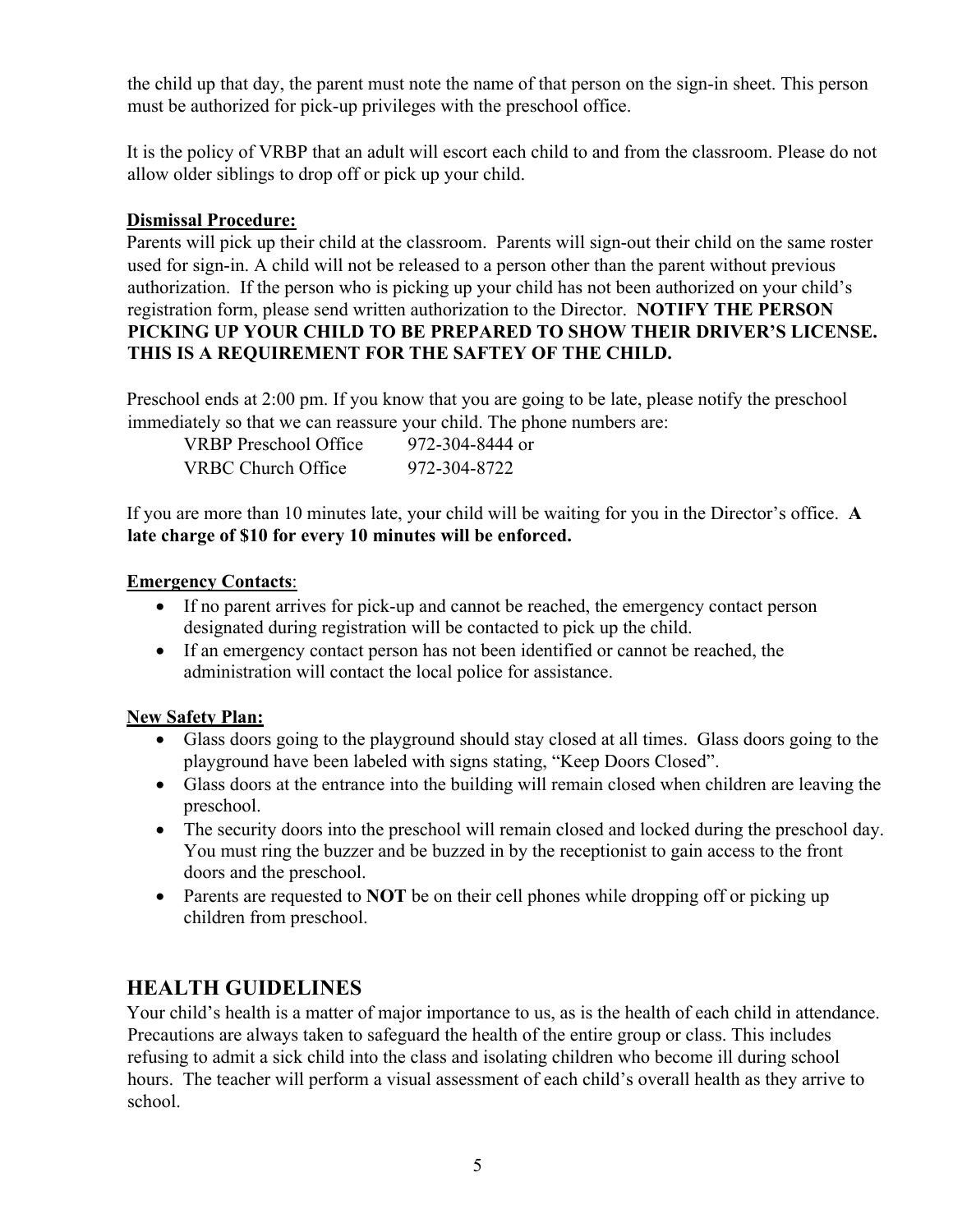#### *Please use these guidelines to determine if your child should stay home. If he/she:*

- has fever, or has had a fever during the previous 48-hour period (fever is considered having a temperature of 100°F or greater without the aid of a fever suppressing medication such as Tylenol, Motrin, Acetaminophen, or Ibuprofen)
- has been on an antibiotic for less than 24 hours
- has had a cold for more than 4 days
- has a heavy nasal discharge (yellow or green in color)
- has a constant cough (either persistent or "croupy")
- is fussy, cranky, and generally not himself
- has symptoms of a possible communicable disease
- has diarrhea or vomiting that has occurred during the previous 48-hour period

VRBP does not administer any medications – this includes sunscreen and insect repellant.

We cannot administer or perform any medical testing on a child including, but not limited to, monitoring and testing of a child's blood glucose levels. If a child's condition requires medical testing, then the parent, guardian, or their adult designee with written permission on an appropriate form, must agree to conduct any medical monitoring and testing required for the child to enroll or remain enrolled in the Preschool.

Parents should notify the school if your child:

- has a communicable disease, so that other parents may be notified
- is experiencing a traumatic emotional experience

If your child has a severe allergy, you must provide the following items:

- necessary medicine to be kept in your child's classroom at ALL TIMES
- a written medical plan from the child's doctor outlining an action plan in the event of an allergic reaction
- copies of this plan should be kept both in the classroom as well as in the preschool office

#### **MONETARY FEES**

There are three types of monetary fees for a child enrolled at VRBP:

- 1. Registration Fee (**NON-REFUNDABLE** one-time fee) \$75 / due at registration
- 2. Supply Fee (**NON-REFUNDABLE** one-time fee) amount is based on the class selected / due on July 1<sup>st</sup> or prior to starting preschool if registering after July 1<sup>st</sup> for the upcoming preschool year
- 3. Tuition Fee (monthly fee) amount is based on class selected / due at the beginning of each month, starting in September and continuing through May. Credit is not given for a child's absence.

#### *Payment Options*

- There are two methods for payment of your child's preschool fees:
	- 1. ACH Bank Draft (checking or savings)
	- 2. Credit Card (VISA or Mastercard only)
- We require a digitally signed payment authorization form to provide us with your selected payment criteria which is available on our website.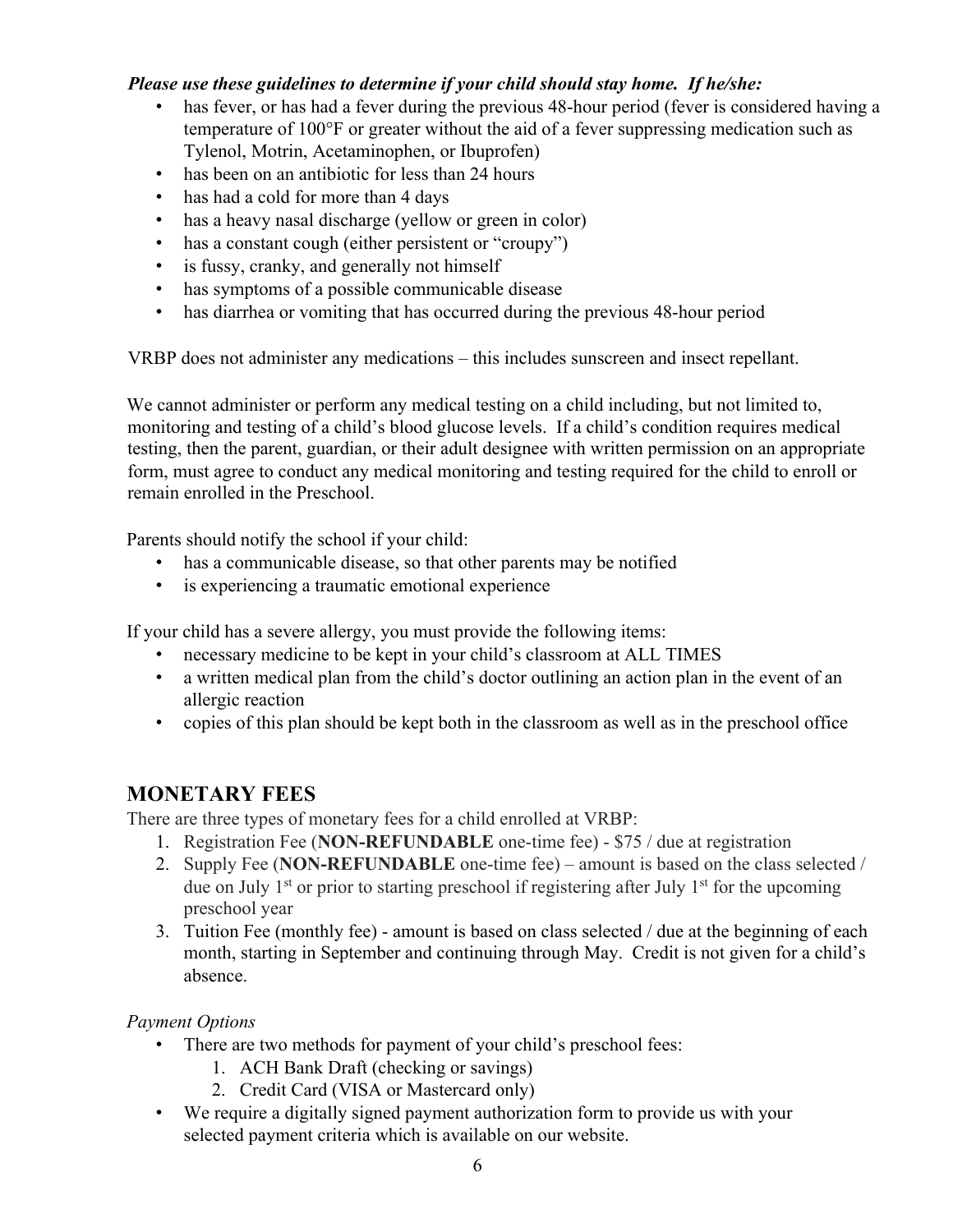- If your payment choice is by bank draft, the fees will be electronically drafted from either the checking or savings account specified on the authorization form.
- If your payment choice is by Credit Card, the fees will be charged to the selected card as specified on the authorization form. The cardholder will assume the processing fee which is typically 2.9% or up to 3.2% depending on the credit card company.
- In the event you wish to withdraw your child, we require a **two-week written notice** to assure your account is not drafted for subsequent fees.
- **Registration as well as Supply Fees will be forfeited upon withdrawal of your child**.

#### *Payment Processing*

Tuition payments will be processed monthly at the beginning of the month. A \$25 fee will be imposed for any insufficient funds or credit card declines.

#### *Tax Receipts*

Tax receipts for your preschool expenses will be available through the Parent Portal within our childcare software.

## **EXTENDED LEAVE POLICY**

If your family is planning to take an extended leave from school, you MUST provide us with a two weeks' notice and payment for those two weeks. You then have several options regarding your child's ongoing enrollment:

- If you want your child to remain enrolled in their class, you must continue to pay tuition during your absence.
- You may withdraw your child. You will not be required to pay tuition during their absence. We will attempt to fill your child's enrollment in their class. If we are unable to fill their spot with another student, you are welcome to resume your spot in the class upon your return and resume tuition payments from that point forward.

#### **EARLY WITHDRAWAL POLICY**

If you are planning to withdraw your child from VRBP, a two weeks' notice in writing is required. If a two weeks' notice is **NOT** provided, the **FULL MONTHLY** tuition amount will be due for the month of your departure.

## **WEATHER POLICY**

If Coppell ISD is closed for any portion of the school day due to inclement weather, VRBP is closed for the entire day. Please consult local radio and television stations or visit the Coppell ISD website *www.coppellisd.com* for official decisions concerning Coppell school closings.

The US Environmental Protection Agency (EPA) has provided a scale called the Air Quality Index (AQI) for rating air quality. The AQI scale is based on the National Ambient Air Quality Standards. For Air Quality of Orange your child will be limited to no more that 15 minutes of outdoor play and for Air Quality of Red outdoor play will be limited to 10 minutes.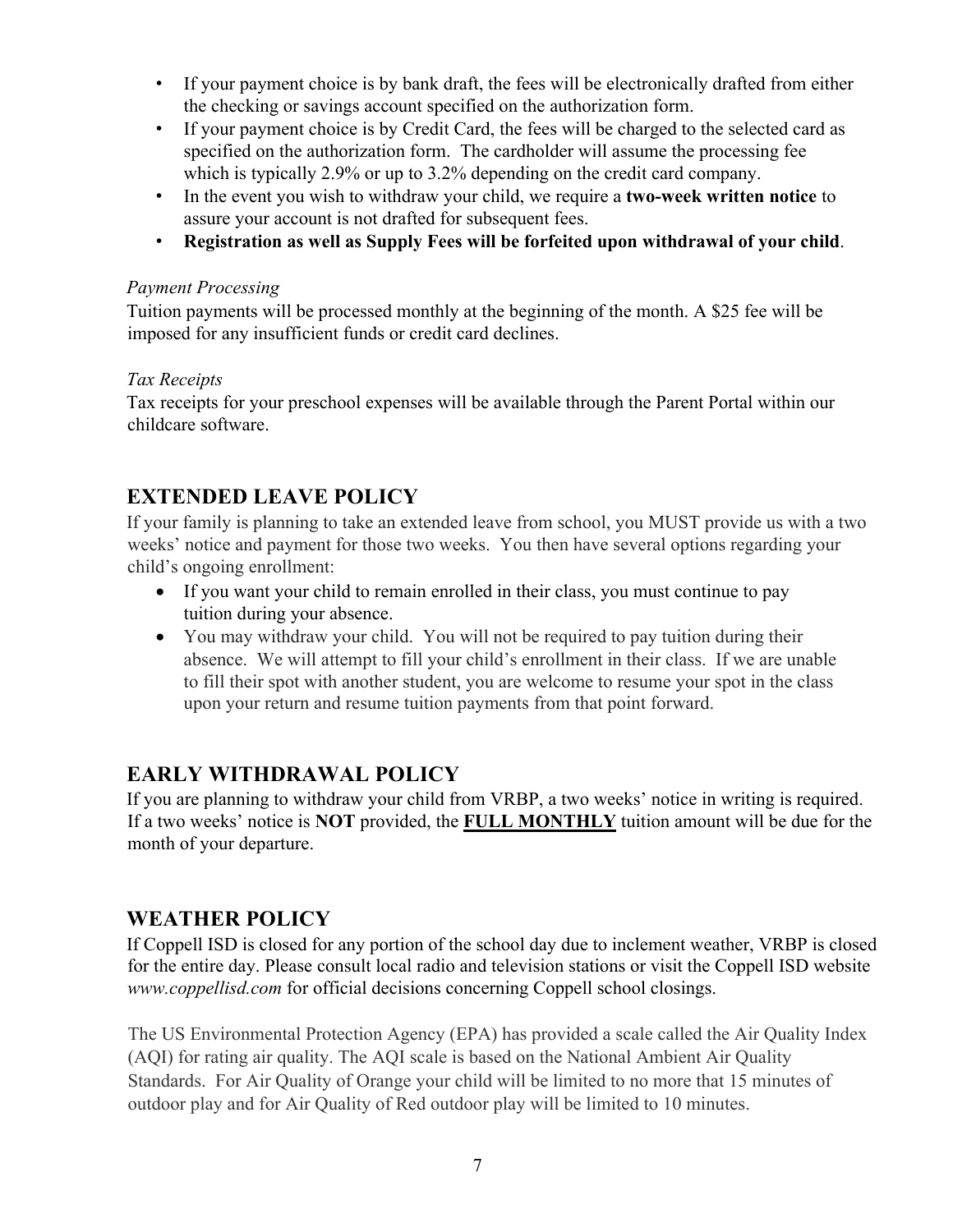Your child will be limited to 15 minutes or less of outdoor play if the outside temperature is above 95 degrees. If the temperature or wind chill is 40 degrees or below, your child will not have an outside playground time.

## **PHYSICAL ACTIVITY POLICY**

Each teacher will provide a weekly written lesson plan. This will include the following physical activity guidelines as outlined by the State of Texas.

Toddler, Preschool and Pre-Kindergarten age children will participate a minimum of 30 minutes of moderate to vigorous active play each day. Opportunities for active play may overlap with outdoor play when weather permits.

VRBP will promote all children's active play every day. Children will have ample opportunity to do moderate to vigorous activities, such as running, climbing, dancing, skipping, and jumping, to the extent of their abilities.

All children will participate each day in:

- One occasion of active play outdoors for 2-year-olds when weather permits
- Two occasions of active play outdoors for  $3 \& 4$ -year-olds when weather permits
- Two or more structured or teacher-led activities or games that promote movement over the course of the day
- Continuous opportunities to develop and practice age-appropriate gross motor and movement skills

Physical activity may take place in the classroom or on the playground when weather permits.

When participating in physical activity, children's clothing should protect them from sun exposure and permit easy movement (not too loose and not too tight) that enables full participation in active play. Footwear should provide support for running and climbing. Hats may be worn to protect children from sun exposure.

When weather conditions prohibit outdoor play, physical activities will occur in the classroom during the scheduled outside time. Classroom teachers have activities planned for "rainy days".

## **POTTY TRAINING POLICY**

Children must be potty-trained prior to entering our 3-year-old program. We do not have the facilities or supplies required to change children in classrooms for 3's through Pre-K 4's. We feel that children of these ages deserve privacy. We realize that "accidents" will happen. "Accidents" by definition are unusual incidents and should only happen infrequently.

Potty-trained preschool children:

- no longer wear diapers (disposable or cloth) or disposable underwear (Pull-Ups)
- can tell the Teacher when they need to go to the bathroom, and
- can attend to their hygiene with instructions provided by the Teacher. This is an issue that protects all concerned.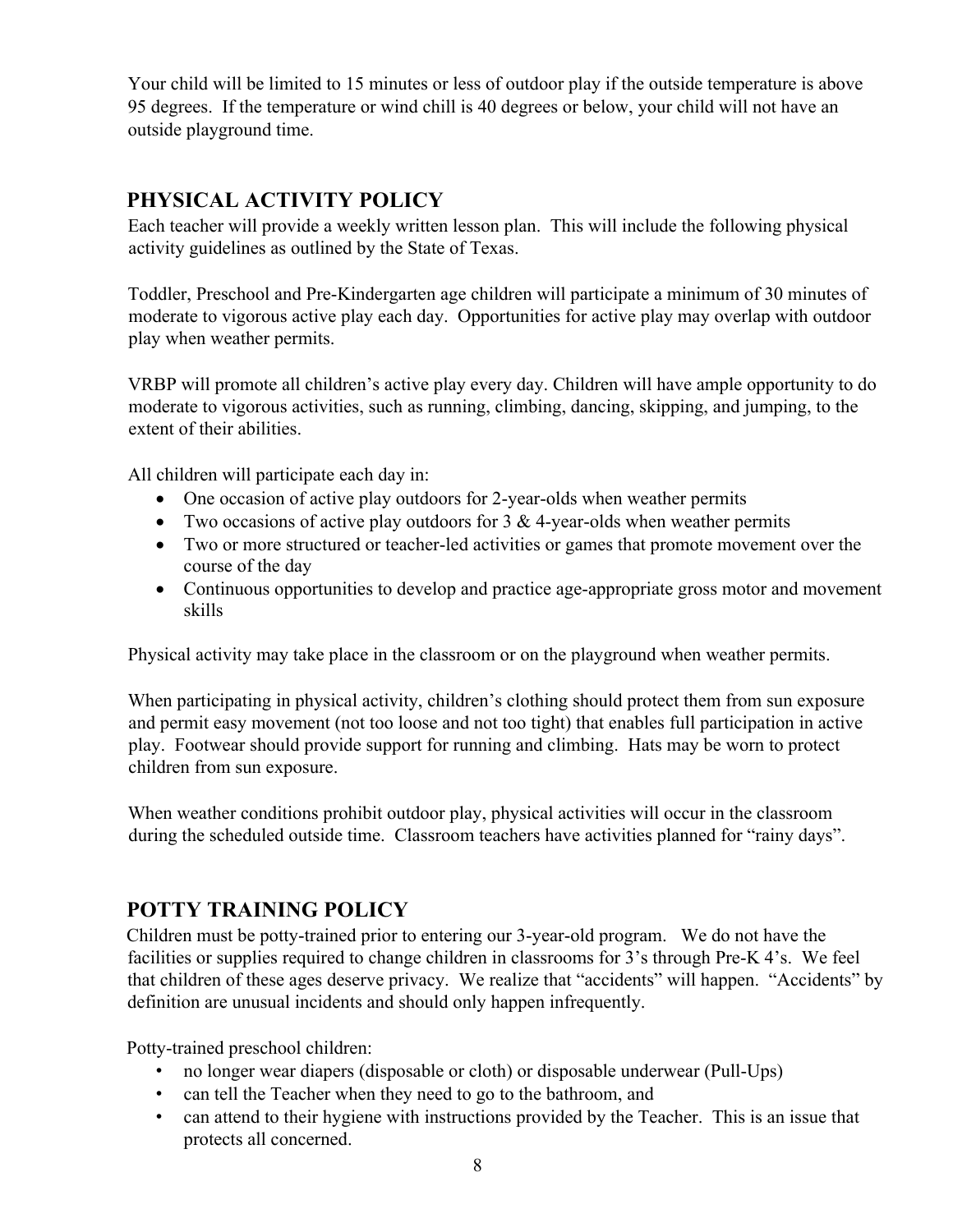If your child is not completely potty-trained as described above when preschool starts, you may choose one of the following options:

- You may withdraw your child from preschool and place his or her name at the top of our waiting list
- Registration and Supply Fees are non-refundable; however, if your child is placed in a class at a later date, you will not need to pay additional fees
- You may continue to pay tuition to hold your child's spot in the class they registered for until potty-training has been completed

## **DISCIPLINE POLICY**

Helping our children to gain inner-control and self-regulation is one of our main goals. We also strive to assist our children in becoming ego-resilient and self-disciplined young people who can become involved in harmonious social interaction with their peers.

Teachers will model a spirit of love and affirm acceptable behavior. They will actively listen to understand any problems that may arise and interpret the situation to the child to prevent the problem from progressing. Giving outlets for energy in order to prevent behavioral problems will be employed. Modifying the environment may also be used to alleviate a potential problem.

We allow children freedom only until another's freedom is violated. Providing many situations to increase a child's self-discipline is important. We offer these as listed below in the VRBP Rules of Disciplinary Action.

#### **VRBP Rules of Disciplinary Action:**

- 1. The first time in a day that a child does/says something that warrants discipline, they will be redirected.
- 2. The second time in a day that a child does/says something that warrants discipline, they will receive a time-out or equivalent disciplinary action.
- 3. The third time in a day that a child does/says something that warrants discipline, they will lose a privilege.
- 4. The fourth time in a day that a child does/says something that warrants discipline, they will be brought to the director's office to be sent home for the day. A brief teacher/parent conference will be necessary at that time.
- 5. Once a child has been sent home for the third time during the school year due to discipline issues, dismissal from the Preschool will be probable. The fourth time, dismissal will be absolute.

#### **State of Texas – Operational Discipline and Guidance Policy:**

According to the Texas Health and Human Services, listed below is the required information per Texas Administrative Code (TAC) minimum standards §744.501(7), §746.501(a) (7), and  $§747.501(5).$ 

Discipline must be:

- Individualized and consistent for each child
- Appropriate to the child's level of understanding and
- Directed toward teaching the child acceptable behavior and self-control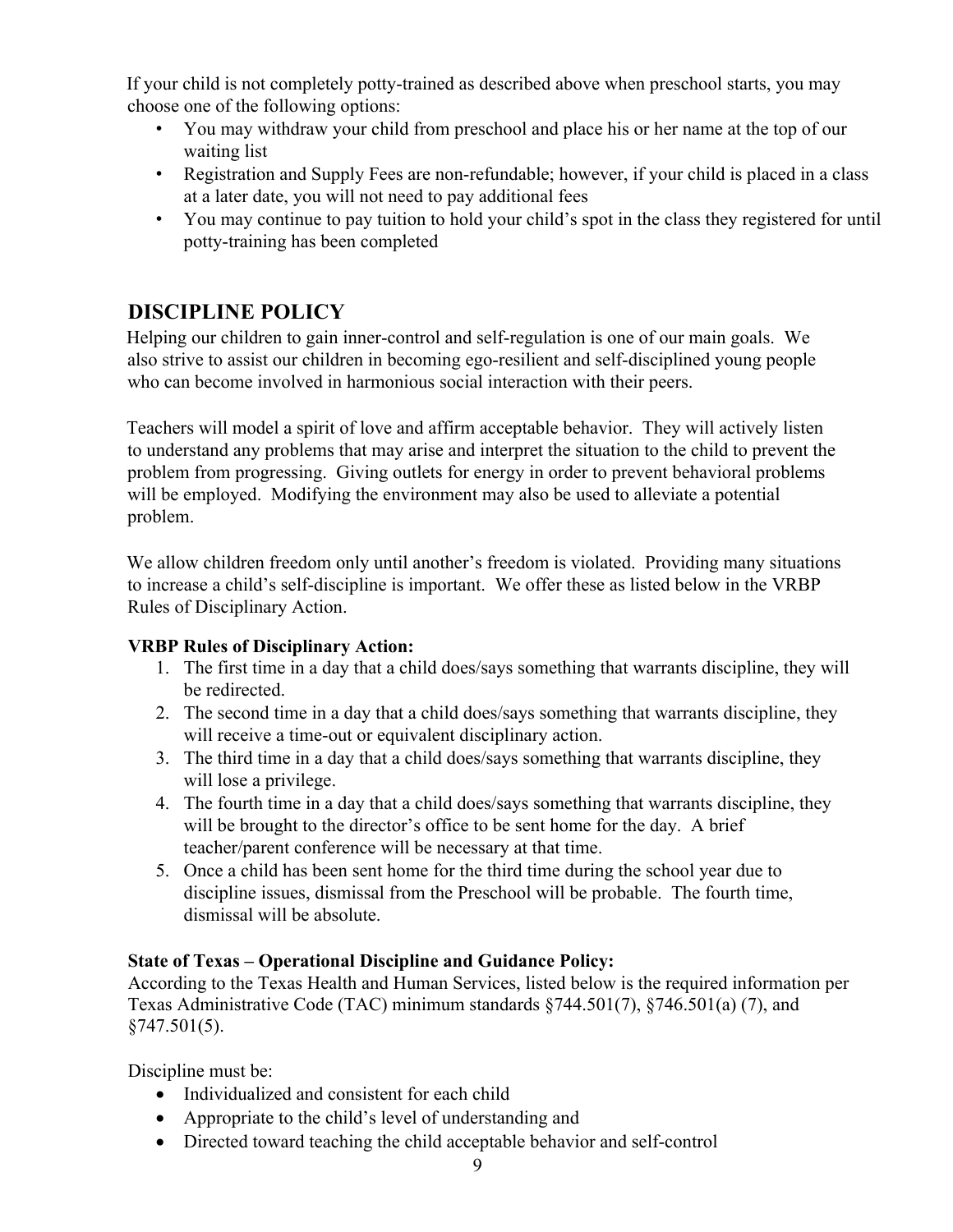A caregiver may only use positive methods of discipline and guidance that encourage self-esteem, self-control, and self-direction, which include at least the following:

- Using praise and encouragement of good behavior instead of focusing only upon unacceptable behavior
- Reminding a child of behavior expectations daily by using clear, positive statements
- Redirecting behavior using positive statements
- Using brief supervised separation or time out from the group, when appropriate for the child's age and development, which is limited to no more than one minute per year of the child's age

There must be no harsh, cruel, or unusual treatment of any child. The following types of discipline and guidance are prohibited:

- Corporal punishment or threats of corporal punishment
- Punishment associated with food, naps, or toilet training
- Pinching, shaking, or biting a child
- Hitting a child with a hand or instrument
- Putting anything in or on a child's mouth
- Humiliating, ridiculing, rejecting, or yelling at a child
- Subjecting a child to harsh, abusive, or profane language
- Placing a child in a locked or dark room, bathroom, or closet with the door closed or open
- Requiring a child to remain silent or inactive for inappropriately long periods of time for the child's age

Texas State Incident / Illness Form 7239 has been provided to teachers to document disciplinary incidents. The child's name, the date, time, disciplinary issue, and disciplinary action will be documented. If a child is to be sent home, a copy of the form will be supplied to the parents. We will remain in close contact with the parents for each of us to understand the needs of the child.

## **PARENT INVOLVEMENT**

#### *Meet the Teacher*

"Meet the Teacher" will be held the Thursday prior to school starting. You will be notified of the time through an email notification. This will help your child feel more comfortable about their first day of school. They will be able to see their classroom, meet other children in their class and of course, meet the Teacher and Teacher's Aide. During this time, the Director and Assistant Director will be available in the lobby for questions. Please make other arrangements for children not attending the preschool on that day.

#### *Meet The Directors*

A "Meet the Directors" meeting will be held one evening after the beginning of the school year. During this meeting, the Director will highlight preschool rules and requirements for the preschool year. It is strongly suggested that one parent from each family should attend. We prefer this meeting to be for parents only – no childcare will be provided.

#### *Parent-Teacher Conferences*

Parent conferences will be offered once a year for 2's, 3's, and 4's in the spring. Both parents are encouraged to attend. However, you may request a conference, as the need arises by contacting the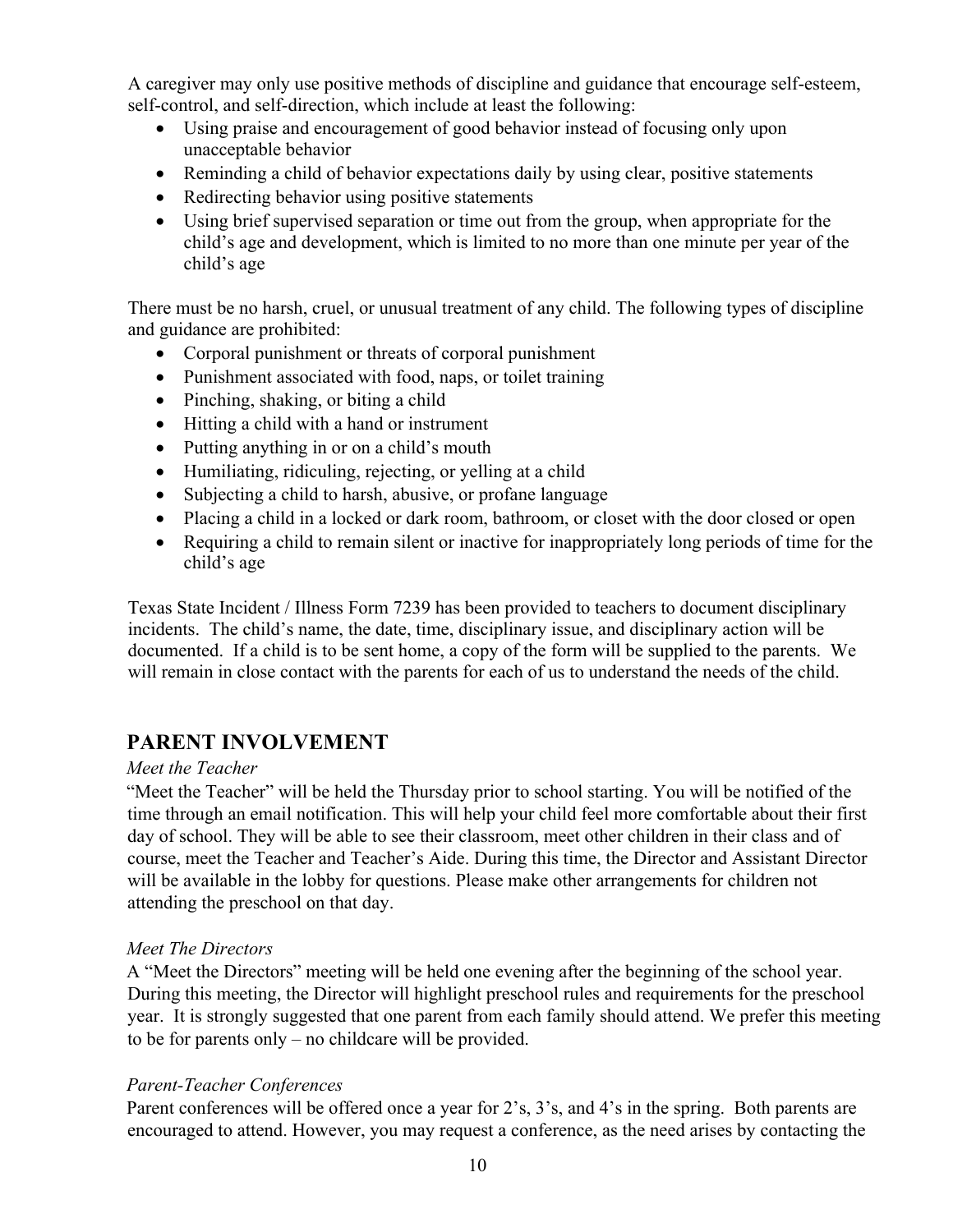Teacher and/or the Director. Please do not confer with the Teacher at the classroom door during drop off or pick up.

#### *General Information*

- Parents are welcome to visit VRBP at any time during preschool hours to observe their child, VRBP operations and/or school activities.
- Parents are welcome to participate in VRBP operations and school activities.
- For any mothers who are breastfeeding, a nursing room (Room #129) is available for your convenience.
- The Director is available to discuss any policies or procedures related to VRBP.
- Copies of the Texas State Minimum Standards and VRBP's most recent Licensing Inspection Report are available for your review in the preschool office.
- An electronic copy of the Texas State Minimum Standards is available online at: *www.dfps.state.tx.us/Child\_Care/documents/Standards\_and\_Regulations/746\_Centers.pdf*

## **SCHOOL SNACKS**

A mid-morning snack will be provided by the parents on a rotating schedule and must be nut-free**. Any food allergies need to be communicated with the teacher and preschool office.** Children should bring a water bottle with a closeable lid each day that is clearly labeled with their name on it.

We will supply water for the child to drink.

*Example of a typical water bottle:* 



## **LUNCHES**

Parents are responsible for their child's daily nutritional needs. Please send a **NUTRITIOUS** lunch with your child. Sweets are discouraged and are preferred to be served at home. Please pay special attention to send foods rich in Vitamins A and C. VRBP does not provide food through a State Program.

## **BIRTHDAY CELEBRATIONS**

Parents are welcome to provide a special snack on their child's birthday (muffins or cookies are preferred – large sheet cakes and cupcakes with large amounts of icing are discouraged). Teachers will assign snack duties relative to a child's birthday. Summer birthdays will be observed during the preschool year. Please keep it simple - DO NOT BRING DECORATIONS, BALLOONS, CANDLES, etc. If party invitations are asked to be distributed, please provide invitations for the entire class and the teacher will distribute them.

## **LICE**

Minimum Standards require that parents be notified within 48 hours if there is an outbreak of lice in the class. The child who has been identified to have lice or nits will be sent home. The child may return to the classroom, provided he or she has had proper treatment. Child must be checked by preschool staff and be determined to be lice free (including nits) before returning to preschool.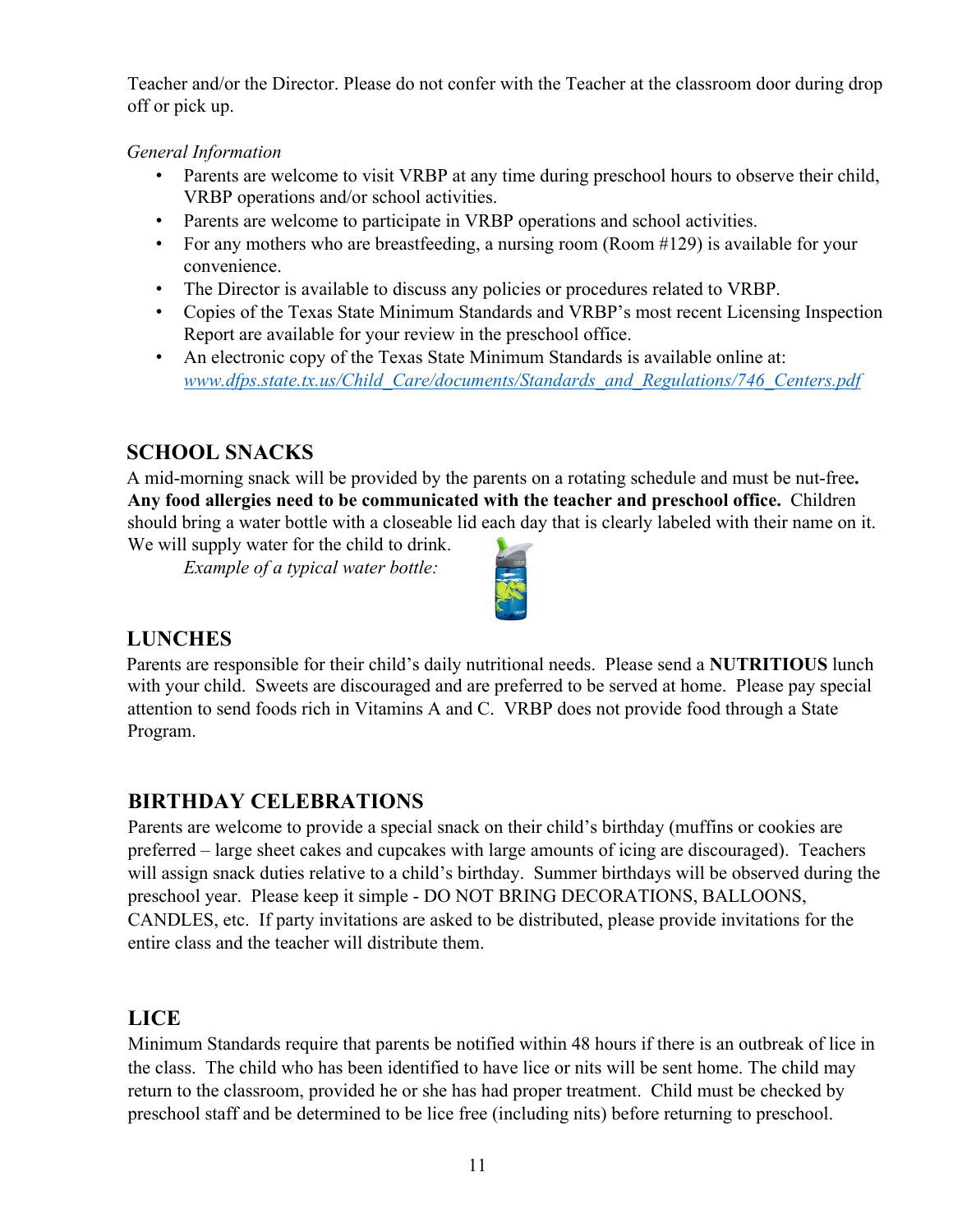## **VISION AND HEARING SCREENING**

The Vision and Hearing Screening Program, Chapter 36 of the Health and Safety Code requires that all children enrolled in a Pre-K 4's class at VRBP be screened or have a professional examination for possible vision and hearing problems. Parents will need to have these screenings done by a medical professional within 60 days of their first day of school. An official document of completion of these screenings will need to be provided to the preschool office.

#### **DRESS CODE**

- Children should dress in comfortable, washable clothing that allows for freedom of movement. Underwear is required for children not wearing a diaper. Fancy dresses are discouraged. Warm coats for cold weather are a must. Belts are discouraged especially for a child who is potty-training. Be aware that your child may get "dirty" during the day. Children work and play hard at preschool and at times will get their clothing dirty. Make sure your child is dressed appropriately.
- Please send your child to school in shoes appropriate for the playground. We recommend proper fitting athletic shoes with non-slip soles.
- "Emergency Clothing" should be provided for each child to be left at school including diaper/underwear, top, shorts/pants and socks. Please bring a seasonal change of clothes in a zip-lock bag clearly marked with your child's name.

## **WHAT TO BRING TO SCHOOL**

The only items that your child needs to bring to school are a lunch box and a water bottle. A nap mat is also required for all 2-year-olds. Please clearly mark all items with your child's name.

## **WHAT NOT TO BRING TO SCHOOL**

Toys brought from home are not allowed at school. Please do not send money, coins or good jewelry. VRBP cannot be responsible for items misplaced or broken at school. Children may not have cell phones with them in the classrooms.

#### **NAP/REST TIME**

All 2-year-old classes will have a nap/rest time after lunch and parents will be required to provide a nap mat. All 3-year-old and 4-year-old classes will have a short quiet time after lunch before playtime begins. The State Minimum Standard requires our facility provide a supervised sleep or rest period after the noon meal for all children 18 months of age or older who are in care five or more consecutive hours, or according to the child's individual physical needs.

## **SCHOOL ENROLLMENT FORMS**

The following forms are required for enrollment. These are required to be completed and turned in to the office prior to attending VRBP. New Immunization Forms must be submitted each time vaccinations are administered.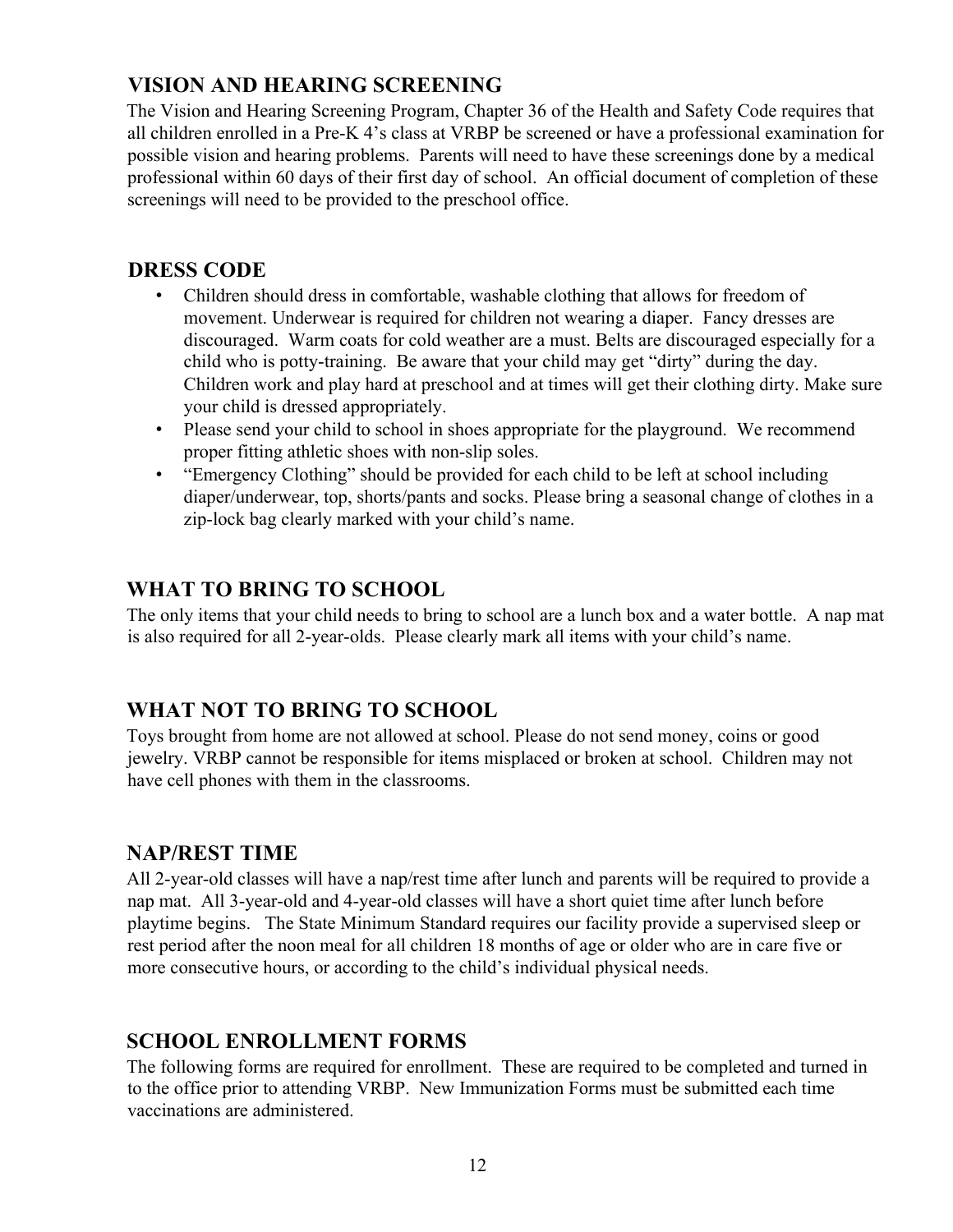#### *Required ONLINE Forms:*

- Student Details Form
- Class Selection Form
- Parent Authorizations Form

#### *Required PRINTED Forms*:

- Doctor's Permission Form
- Immunization Record
- Parent's Permission Form
- Allergy Plan (*provided by doctor)* if necessary

A Developmental Checklist will be distributed during the first month of preschool. These forms need to be completed by the parent and turned in to be kept on file in your child's records.

Required immunizations can be found at the following website:

www.dshs.texas.gov/immunize/school/child-care-requirements.aspx

We highly recommend that your child receive an annual flu shot during the onset of flu season as recommended by your doctor.

## **COMMUNICATION WITH PARENTS**

We will communicate with parents for handling medical emergencies and/or parental notifications using several different means:

- Emails
- Text messages
- Phone calls
- Online private social media

If a parent's phone number or email has changed from what was provided on the registration form, these changes must be communicated to the preschool office.

Any of the communication means above will be used to relay changes to existing policies or the addition of new policies.

## **WHEN THINGS ARE NOT GOING WELL….**

You may find yourself displeased about something that has happened at the facility. Please talk about these things with the Preschool Director. There may be a misunderstanding that can easily be resolved.

If the situation isn't resolved and you believe minimum standards are not being met, call the Texas Department of Family and Protective Services. They will handle your call discreetly. A licensing representative will investigate your complaint. The licensing representative may need to interview you and your child and may also interview other children at the facility. If the licensing representative finds a standard has been violated, the facility will be notified, and a time set for the facility to correct it. Licensing staff may revoke a license if a facility doesn't meet minimum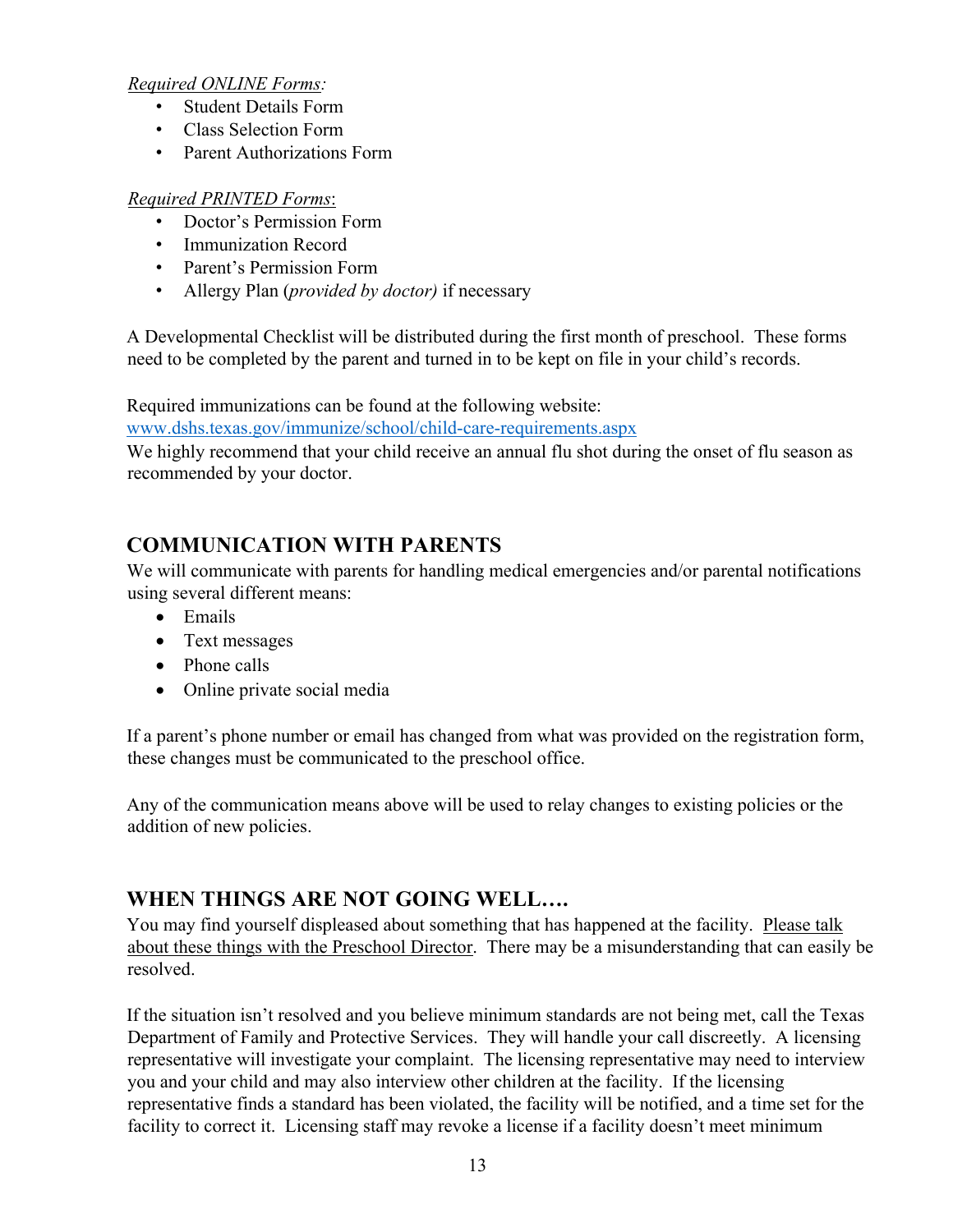standards. The department does not take action to revoke a license unless children are in immediate danger, or the licensee refuses to comply with standards. You can reach the Department at one of the following numbers:

- Intake Line 1-800-582-6036 or
- 24-Hour Hotline 1-800-252-5400

The 24-Hour Hotline can be used to confidentially report any suspected cases of abuse or neglect.

#### **CAUSES FOR DISMISSAL FROM VRBP**

- 1. Non-payment of monthly tuition and fees.
- 2. Consistent disruption of the class due to inappropriate or uncontrollable behavior.
- 3. Consistent physical or verbal aggression toward other children, teachers or staff.
- 4. Incomplete required documentation in the student's file.
- 5. Circumstances due to false information given at time of enrollment.
- 6. Failure to comply with the Texas Minimum State Vaccine Requirements for Child-Care Facilities (distributed upon enrollment).
- 7. If we determine that a child's behavior puts him or her at risk of causing harm to themselves or others.
- 8. If we determine that VRBP is not the appropriate classroom environment to meet a student's developmental needs.

In the case of any grounds for dismissal, parents will be notified verbally and in writing.

## **EMERGENCY PROCEDURES**

Talk to the students about emergency drills. Explain to them that this helps them stay safe.

#### **FIRE DRILL**

- Exit locations are marked for the nearest outside exit.
- Floor diagrams are displayed on the wall near the door showing the RED Exit for your class.
- Teacher should take the clipboard, cell phone, and purse.
- Line up promptly when we hear the emergency alert (whistle blowing, bells, siren, etc.) Turn off the lights and shut the door to the classroom behind you.
- Walk in an orderly calm manner to your Exit.
- If you are on the playground during a fire drill, exit through the gate to the side parking lot.
- Line up in the parking lot away from the building.
- Do a head count of the children after arriving at the parking lot.
- From your clipboard show a red or green card based on the following: GREEN if all children are accounted for or RED - if any children are missing.
- While in the parking lot, try to keep the children calm by singing songs or telling a story.
- Director or VRBC staff member will check on you while in the parking lot and report when everyone is out of the building.
- Director will tell you it is safe to return to your classroom.
- Count children before leaving the parking lot.
- Again, count children when you return to your classroom.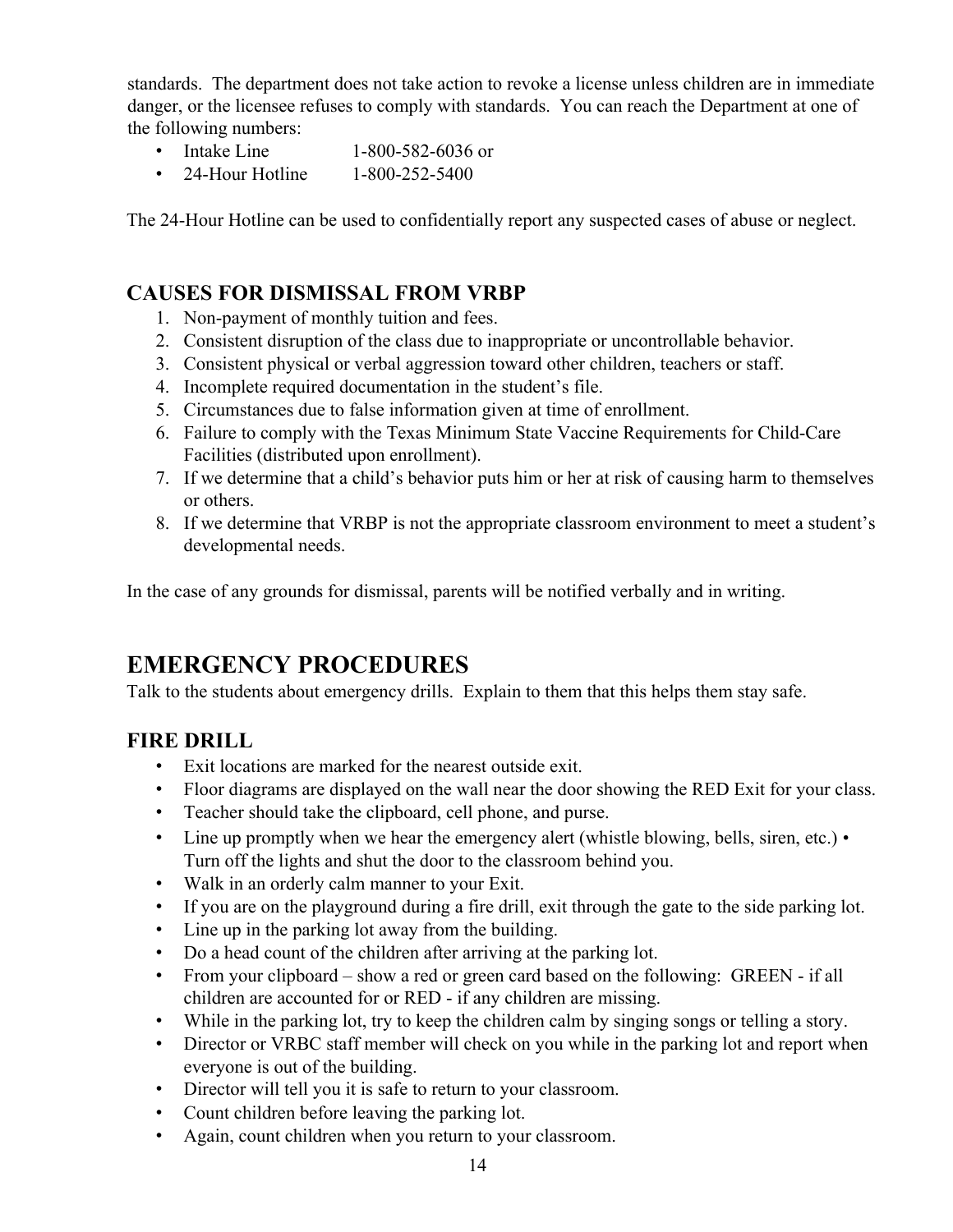### **WEATHER DISASTER DRILL**

- Locations are placed so no classes will be near outside doors or windows. It is important to have all children and teachers in interior locations.
- Floor diagrams are displayed on the wall near the door showing the Weather Room (BLUE) for your class.
- Teacher should take the flashlight, clipboard, cell phone and your purse with you.
- Line up promptly when we hear the emergency alert (whistle blowing, bells, siren, etc.) Turn off the lights and shut the door to the classroom behind you.
- Walk in an orderly calm manner to your Weather Room.
- Close any doors to your Weather Room and seat the children together as far away as possible from the door.
- Do a head count of the children after arriving at the Weather Room.
- During the time in your Weather Room, try to keep the children calm by singing songs, telling a story, reading a book, etc.
- Director or VRBC staff member will check on you while in your Weather Room. Report any injuries to the Director or staff member.
- Director will tell you it is safe to return to your classroom.
- Count children before leaving the Weather Room.
- Again, count children when you return to your classroom.

| <b>Classroom</b>   | <b>Weather Rooms</b>                 |
|--------------------|--------------------------------------|
| Room $106$         | <b>Boys Restroom</b>                 |
| Room 107           | Kitchen                              |
| Room 109           | Girls Restroom                       |
| Room 112           | Resource Room – Room 117             |
| Room $113$         | Resource Room – Room 117             |
| Room 114           | Hallway between Room 124 & the Ranch |
| Room $116$         | Stay in your room                    |
| Room 124           | Stay in your room                    |
| Room $125$         | Hallway between Room 124 & the Ranch |
| Room 130,131 & 132 | Library                              |
| Room 133           | Preschool Lobby outside Room 133     |
|                    |                                      |

## **LOCK-DOWN DRILL TO STAY IN THE BUILDING**

- Locations are designated so all classes will remain in their classrooms. It is important to have all children and teachers stay away from the windows and door and stay seated on the floor of their room.
- Floor diagrams are displayed on the wall near the door showing the Safe Room (GREEN) for your class.
- Teacher should close and lock their door and lower their blinds promptly when we hear the Lock-Down notification.
- Turn off the lights and close and lock the door to your Safe Room.
- Seat the children together and try to keep them out of view from the door window.
- Do a head count of the children at the beginning of the drill in your Safe Room.
- During the time in our Safe Room, try to keep the children calm by **quietly** telling a story, reading a book, etc.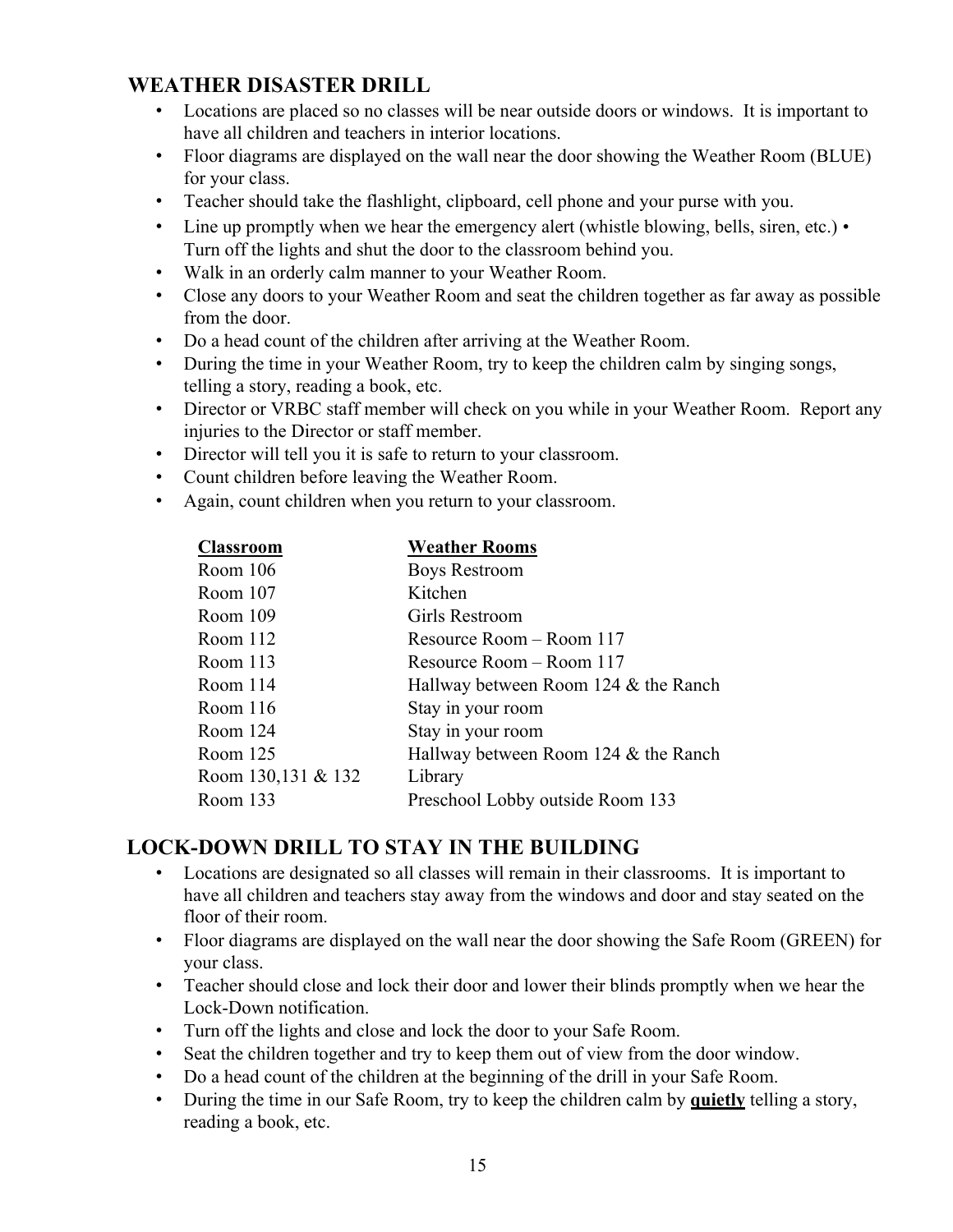- Director or VRBC staff member will check on you while in your Safe Room. Report any injuries to the Director or staff member.
- Director will come to each room to unlock the classroom
- Count children again after the drill in your Safe Room.

## **EMERGENCY PREPAREDNESS PLAN**

## **EVACUATION**

- In case of an emergency and the children need to evacuate the church follow the Floor diagrams as displayed on the wall near the door showing the RED Exit for your class.
- Director will gather class directory containing children's name, parent's name and phone numbers. The director will also gather cell phones from the mailboxes.
- Teacher should take the clipboard, class notebook, and purse.
- Children will walk from the from the church to shopping area located at 820 S. MacArthur Blvd., Coppell. The cross streets are MacArthur and Beltline Road. Children will not be required to cross the street.
- Proceed in line to shopping area at 820 S. MacArthur Blvd. with one teacher in front of the line and the 2nd teacher at the back of the line.
- Children should be counted when you reach the east side of 820 S. MacArthur Blvd.
- Director will distribute phones once we have reached 820 S. MacArthur Blvd.
- One teacher will engage with the children while the  $2<sup>nd</sup>$  teacher contacts the parent by phone. The phone numbers are listed on the Sign In sheet from the clipboard.
- The parent will need to sign out their child from Sign In sheet located on the clipboard.

## **COMMUNICATION**

- The Director's cell number 214-704-3343 will be used for the emergency telephone number.
- Communication to fire, law enforcement, emergency medical services, health department, parents and state will be by phone.

## **EMERGENCY DOCUMENTATION**

- The Sign-In sheet located on the clipboard has the parent's name and emergency contact phone number for each child.
- Teachers will use the Sign-In sheet located on the clipboard to maintain a tracking system of the children in their care.

## **IN THE EVENT OF AN EMERGENCY**

- Each child enrolled has a completed Parent's Permission Form on file.
- In the case of a medical emergency with a child, VRBP would:
	- 1. Call 911 to request emergency assistance.
	- 2. Attempt to contact parent or guardian using numbers we have on file
	- 3. Attempt to contact the child's physician as stated on the Doctor's Permission Form.
	- 4. If the parent or guardian cannot be reached and emergency help has arrived, a staff member would accompany the child to an emergency hospital if this action were warranted.
	- 5. Any expenses incurred will be the responsibility of the child's family.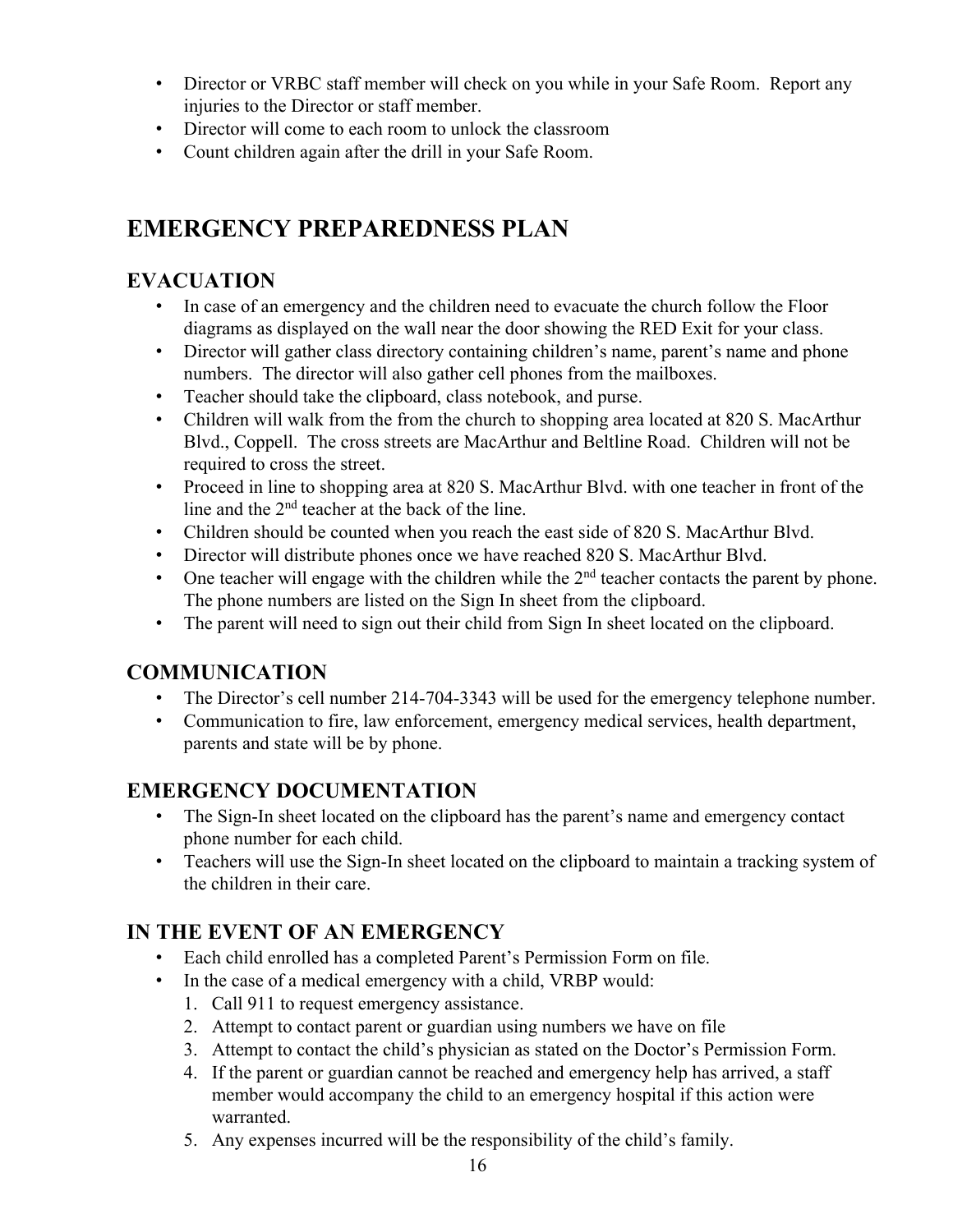## **LAWS PERTAINING TO PHYSICAL LOCATION OF VRBP**

Per the Texas Penal Code, any area within 1,000 feet of VRBP is considered a "gang-free" zone. Any criminal activities resulting in criminal offenses in this zone are subject to harsher penalty.